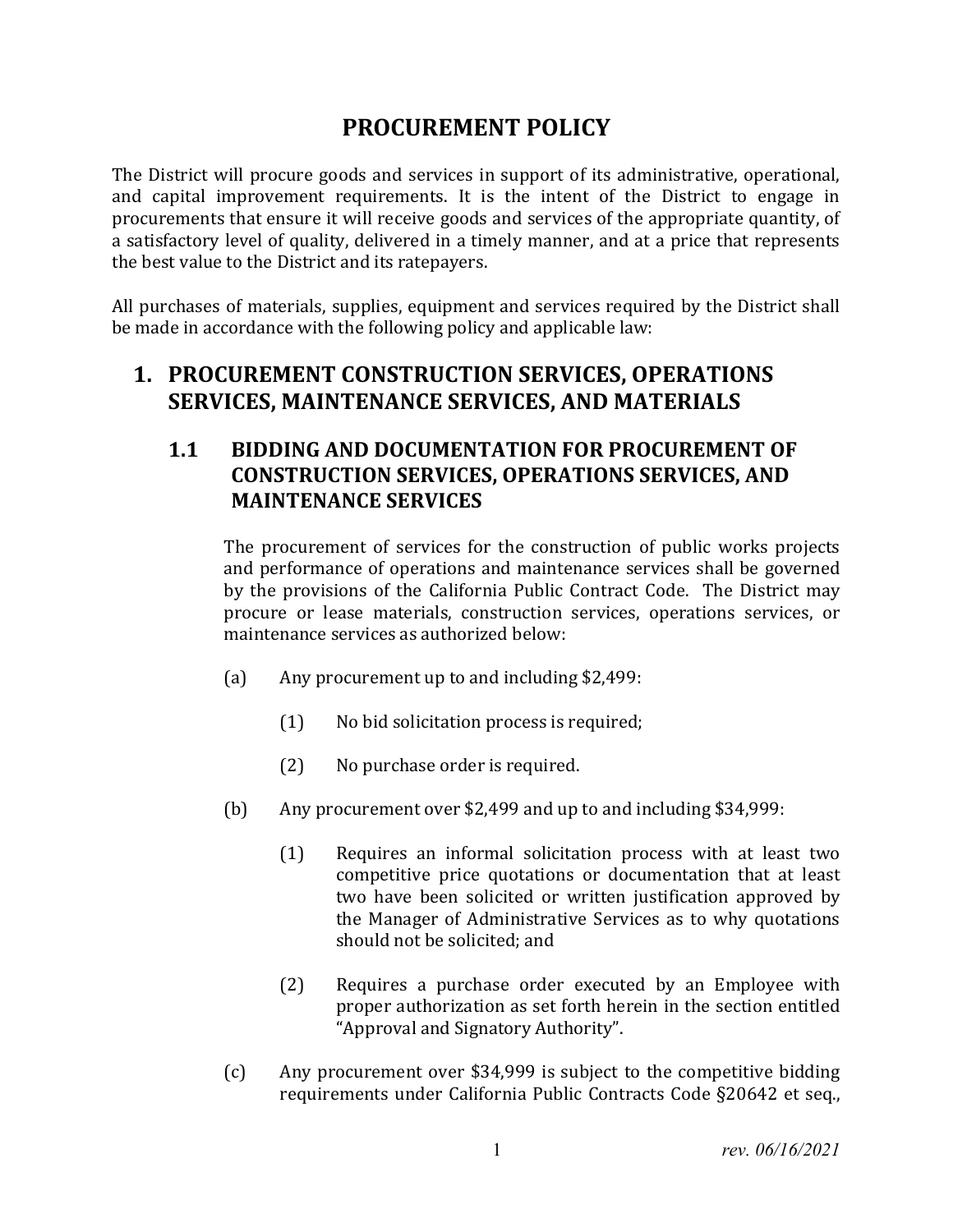as applicable, and the following:

- (1) The following bid solicitation process:
	- (i) A call for public bids shall be made by the Board of Directors.
	- (ii) At least one bid solicitation notice (and more than one if so directed by the Board) shall be advertised in a local newspaper of general circulation.
	- (iii) Sealed bids will be publicly opened at a pre-determined date, time and location.
	- (iv) Contracts will be awarded to the lowest responsive and responsible bidder, except that the District always reserves the right to reject all bids.
	- (v) Consideration shall be given not only to the bid price, but also to the general competency of the contractor for the performance of the work. A contractor must submit evidence that they are competent to manage the proposed project and carry it forward to a successful conclusion, has professional integrity and honesty of purpose, and has sufficient financial resources to complete the project.
	- (vi) Contracts shall not be awarded to any contractor listed by the California Labor Commissioner as ineligible to bid, work on, or be awarded a public works project.
- (2) Requires a purchase order or contract executed by the authorized officers specified in the District's Ordinance No. 18.
- (d) Any change to contract or purchase order is subject to the thresholds established in this policy based on the total cost after the change is incorporated.
- (e) Expenditures shall not be broken down or divided into sub-groups for purposes of avoiding the above guidelines.
- (f) Competitive solicitation is not required for construction work that costs less than \$35,000 and involves: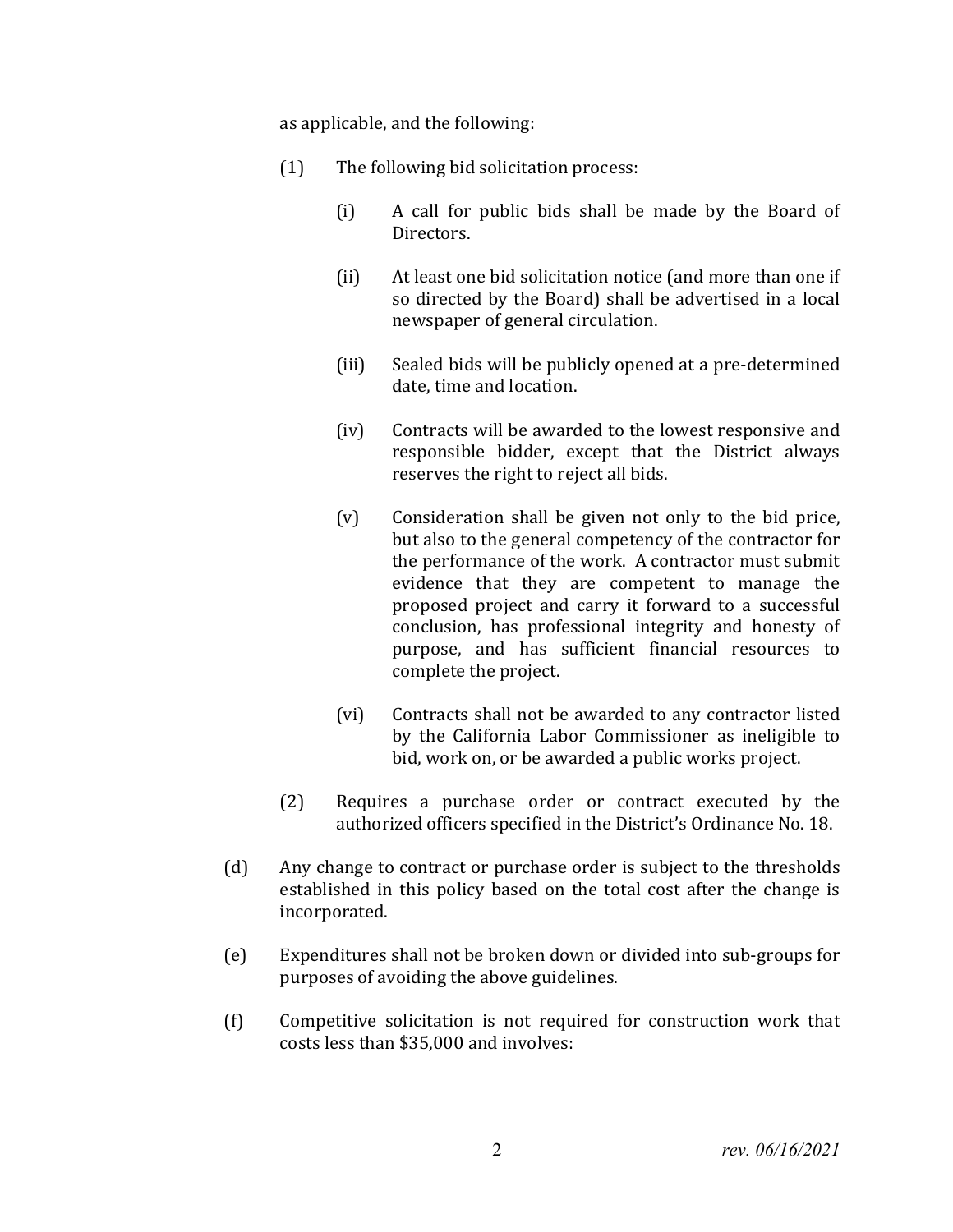- (1) pipe or appurtenance installation, rehabilitation, relocation, protection, or repair and related activities such as excavation, backfill, traffic control, or paving;
- (2) Building construction or modification;
- (3) Reinforced concrete or masonry construction; and/or
- (4) Installation, repair, or replacement of paved or gravel surfaces.

#### **1.2 BIDDING AND DOCUMENTATION FOR PROCUREMENT OF MATERIALS**

The District may procure or lease materials as authorized below:

- (a) Any procurement up to and including \$2,499:
	- (1) No bid solicitation process is required;
	- (2) No purchase order is required.
- (b) Any procurement over \$2,499 and up to and including \$49,999:
	- (1) Requires an informal solicitation process with at least two competitive price quotations or documentation that at least two have been solicited or written justification approved by the Manager of Administrative Services as to why quotations should not be solicited; and
	- (2) Requires a purchase order executed by an Employee with proper authorization as set forth herein in the section entitled "Approval and Signatory Authority".
- (c) Any procurement over \$49,999 shall follow the procedures below:
	- (1) The following bid solicitation process:
		- (i) A call for public bids shall be made by the Board of Directors.
		- (ii) At least one bid solicitation notice (and more than one if so directed by the Board) shall be advertised in a local newspaper of general circulation.
		- (iii) Sealed bids will be publicly opened at a pre-determined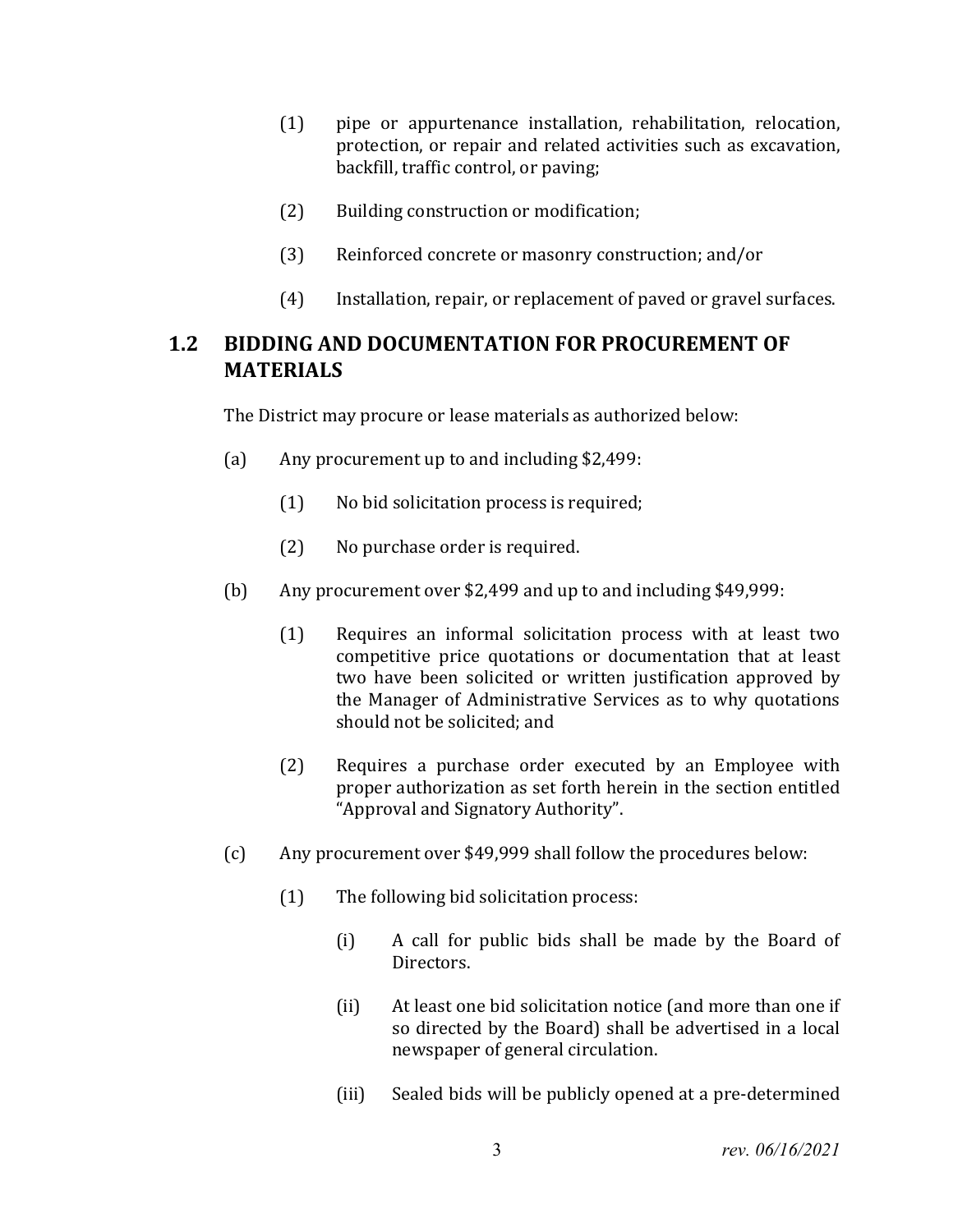date, time and location.

- (iv) Contracts will be awarded to the lowest responsive bidder, except that the District always reserves the right to reject all bids.
- (2) Requires a purchase order or contract executed by the authorized officers specified in the District's Ordinance No. 18.
- (d) Any change to contract or purchase order is subject to the thresholds established in this policy based on the total cost after the change is incorporated.
- (e) Expenditures shall not be broken down or divided into sub-groups for purposes of avoiding the above guidelines.

#### **1.3 EXCEPTIONS TO COMPETITIVE PROCUREMENT REQUIREMENTS**

- (a) The following procurements are exempt from the competitive solicitation process: books, periodicals, advertising, seminars, conferences, travel, subscriptions, postage, utilities, bank charges, memberships, permits and land.
- (b) The competitive solicitation process is waived for procurements where the required good or service is available from only one viable source. Negotiations shall be conducted with the provider of the good or service to achieve the most favorable pricing and terms of sale.
- (c) Competitive solicitation may be performed through cooperative procurement processes as set forth in the Public Contract Code sections 10298 and 10299.
- (d) The competitive solicitation process is not required when materials or services are necessary to respond to an emergency in accordance with Public Contracts Code Section 20645 and the requirements of Section 22050 of the California Public Contract Code.
- (e) Competitive solicitation is not required for construction or maintenance work costing less than \$35,000 when it is not possible to clearly define the work scope in advance.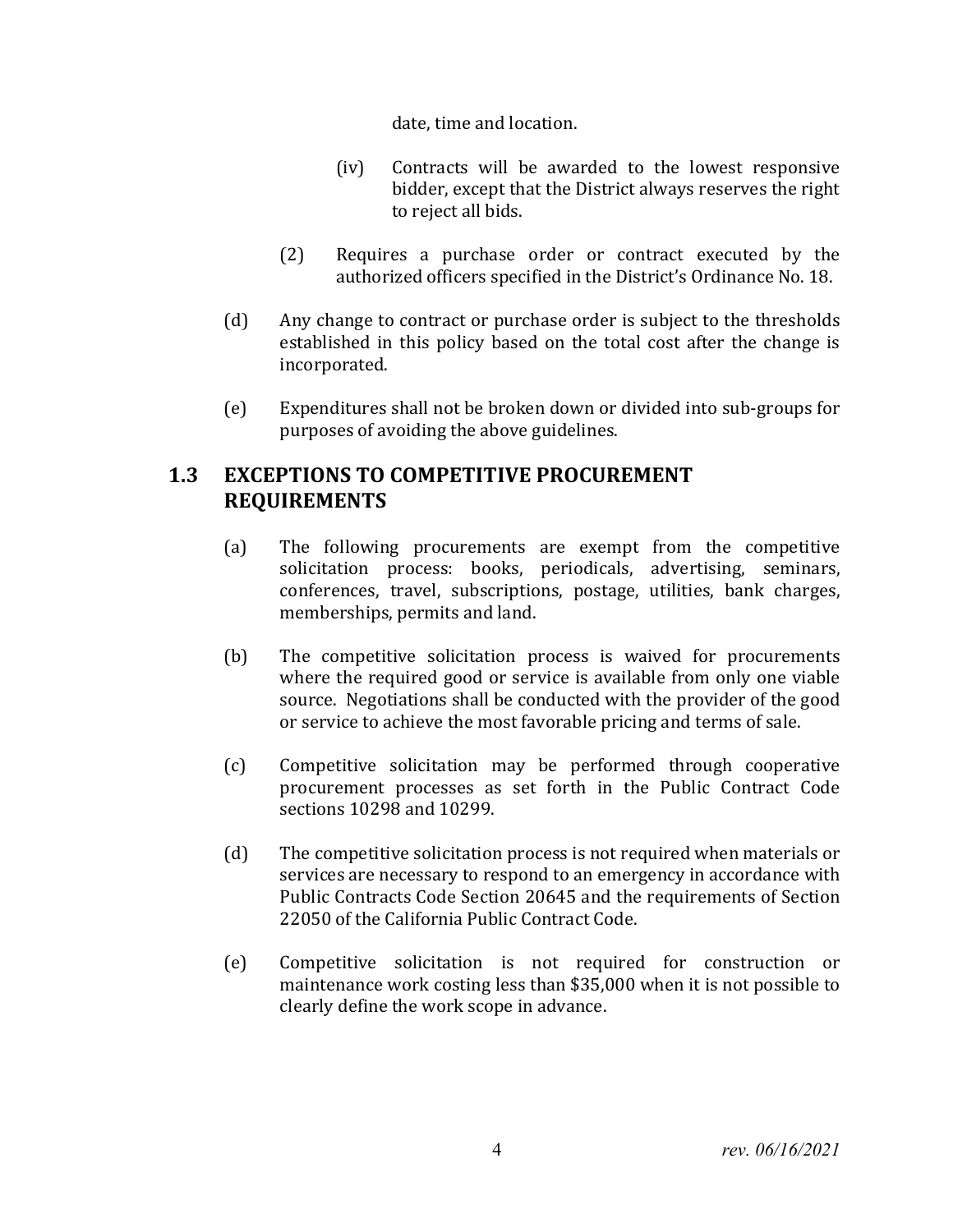### **2. PROCUREMENT OF PROFESSIONAL SERVICES**

- (a) Professional services contracts shall be awarded to consultants demonstrating expertise and experience in the type of work to be performed and a proven history of high quality work. Contracts will typically be for a "not-to-exceed" fee associated with a particular scope of work. Work for which it is not possible to define a scope in advance may be performed on a time and materials basis.
- (b) The following criteria shall be used to qualify candidates for consultants and professional services:
	- (1) Specialized experience and technical competence of the proposer and its personnel considering the type of services required and the complexity of the project.
	- (2) The consultant's familiarity with types of problems applicable to the project.
	- (3) Past record of performance on projects with the District, other governmental agencies or public bodies and with private industry, including such factors as control of costs, quality of work and ability to meet schedules.
	- (4) The consultant's capacity to perform the work (including any specialized services) within the time limitations and with proposed staff, considering the firm's current and planned workload.
	- (5) The consultant's level of financial responsibility.
	- (6) Fee proposal for the proposed services.
	- (7) Other key factors as appropriate for the type of service.

#### **3. APPROVAL AND SIGNATORY AUTHORITY**

- (a) In accordance with Ordinance No. 18, the General Manager has the authority to approve the following procurement-related contracts. All procurement contracts not listed below must be approved by the Board of Directors.
	- (1) Professional services contracts that are paid for on a time and materials basis and where the estimated value of the services does not exceed \$100,000 in any fiscal year, or that are paid for at a fixed scope and fee where the contracted fee does not exceed \$100,000;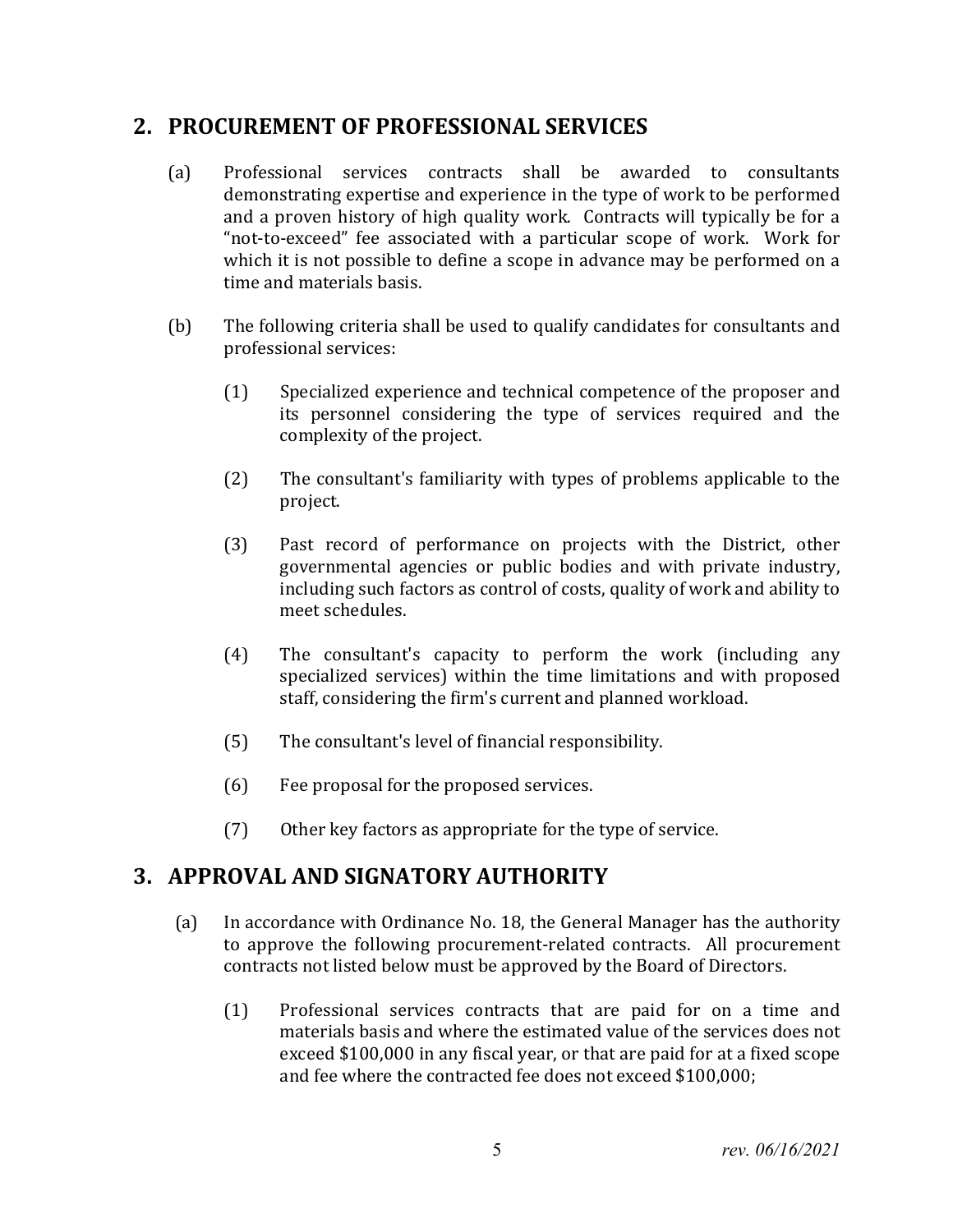- (2) General construction contracts in amounts less than \$35,000;
- (3) Materials procurement contracts in amounts less than \$100,000;
- (4) Contracts for procurement of utility service such as electricity, telephone, natural gas, sewer, and water;
- (5) All construction change orders in which each individual change to the work is both less than \$100,000 and less than 25% of the original construction contract amount; and
- (6) Contracts necessary to respond to an emergency in accordance with the requirements of Section 22050 of the California Public Contract Code.
- (b) The following Employees have the authority to make purchases and sign purchase orders, contracts, and notice-to-proceed letters up to the limits shown in the following table.

| Managers                                                                                                       | \$34,999 |
|----------------------------------------------------------------------------------------------------------------|----------|
| Operations and Maintenance Supervisors,<br>Project Managers, Facilities Coordinator,<br>and Clerk of the Board | \$2,500  |

(c) The following Employees have the authority to sign construction change orders in which each individual change to the work is below the limits shown in the following table and is less than 25% of the original construction contract amount.

| Manager of Engineering  | \$34,999 |
|-------------------------|----------|
| <b>Project Managers</b> | \$2,500  |

(d) Expenditures shall not be broken down or divided into sub-groups for purposes of avoiding the above guidelines.

## **4. DISBURSEMENT OF FUNDS**

Once per month the Board will receive a monthly disbursement report and be asked to approve outstanding bills for payment. In order to be placed on the report, an invoice must have been approved by a department manager, the Clerk of the Board, or the General Manager. Funds will be disbursed after the Board approves the bills for payment except when the timing of the disbursement does not allow for such prior approval. In such cases, the requests for disbursement will be signed by the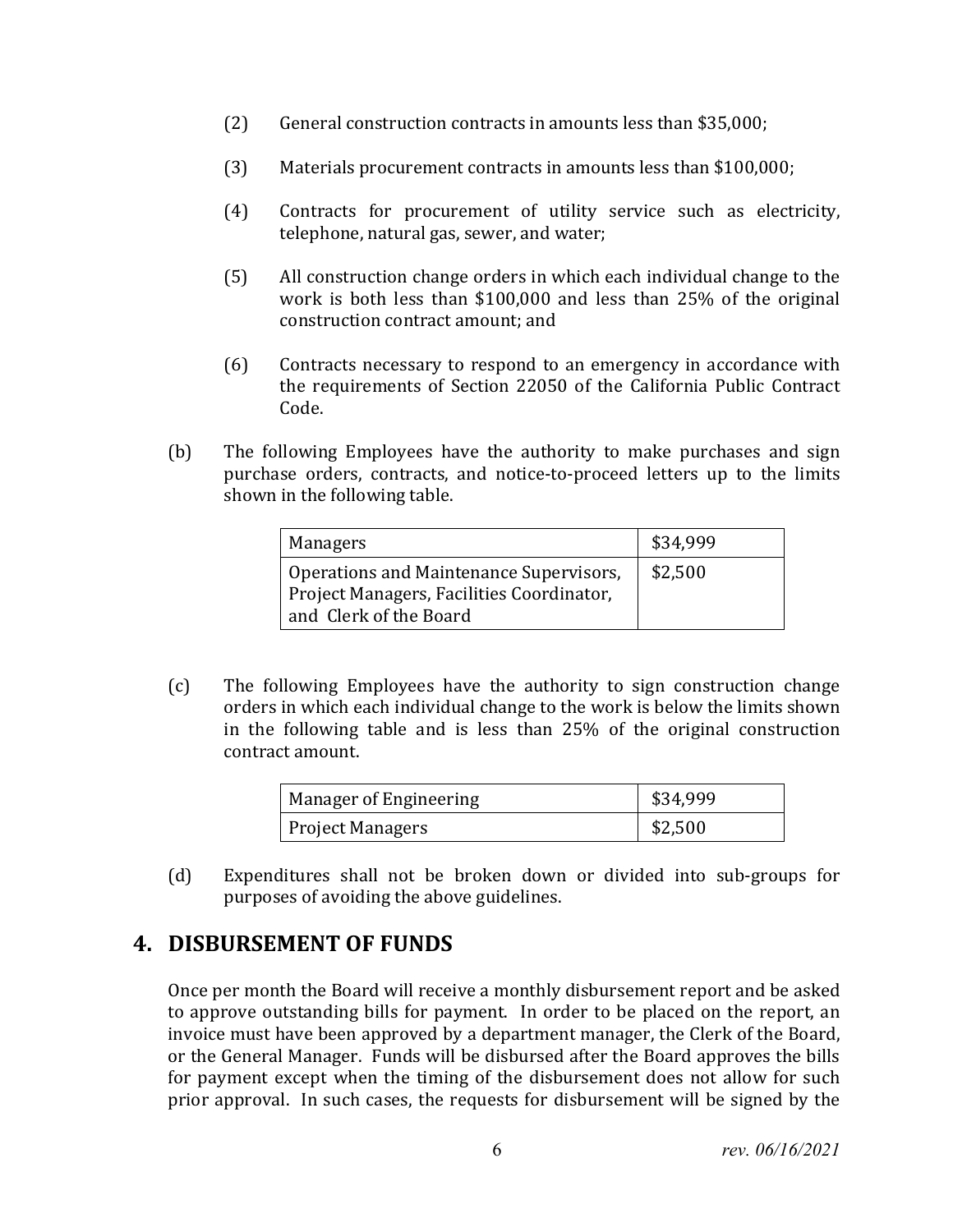General Manager and reported to the Board in a separate section of the subsequent monthly disbursement report.

# **5. CODE OF CONDUCT**

- (a) No Director or Employee shall participate in the selection, award or administration of a contract if a conflict of interest, real or apparent, would be involved. Such a conflict would arise when the Employee or Board member, any member of his or her immediate family, his or her partner, or an organization which employs, or is about to employ any of the above, has a financial or other interest in the firm selected for award.
- (b) Directors and Employees will neither solicit nor accept gratuities, favors or anything of value from contractors or consultants or potential contractors or consultants who might in any way benefit from a decision made or action taken by that Board member or Employee in the course of his or her duties. Although the District discourages contractors and consultants from donating gifts, if an Employee or Director receives an unsolicited gift, it shall be donated to the Employee holiday party to be raffled off to Employees who do not take part in procurement decisions.

# **6. PETTY CASH FUND**

A petty cash fund of no more than \$1,400 shall be maintained in the Finance Department vault for the purpose of providing ready cash for small expenditures. Petty cash shall be disbursed in accordance with the District's procedure for expense reimbursements. Petty cash requests should be limited to less than \$100. The Manager of Administrative Services or General Manager can authorize expenditure reimbursements above \$100. The petty cash fund will be reconciled and replenished on a monthly basis.

# **7. CREDIT CARDS**

- (a) The District may acquire credit cards for use by Employees. The Manager of Administrative Services will maintain a written log of credit cards. Employees who have credit cards will sign for these cards and be responsible for them.
- (b) Credit cards may be used to charge necessary supplies, equipment, services and authorized travel, food and lodging for the person in possession of the credit card and any/or another District Employee or Board Member.
- (c) Credit cards may not be used for personal benefit or non-District purposes.
- (d) Receipts for all credit card expenditures must be promptly submitted to the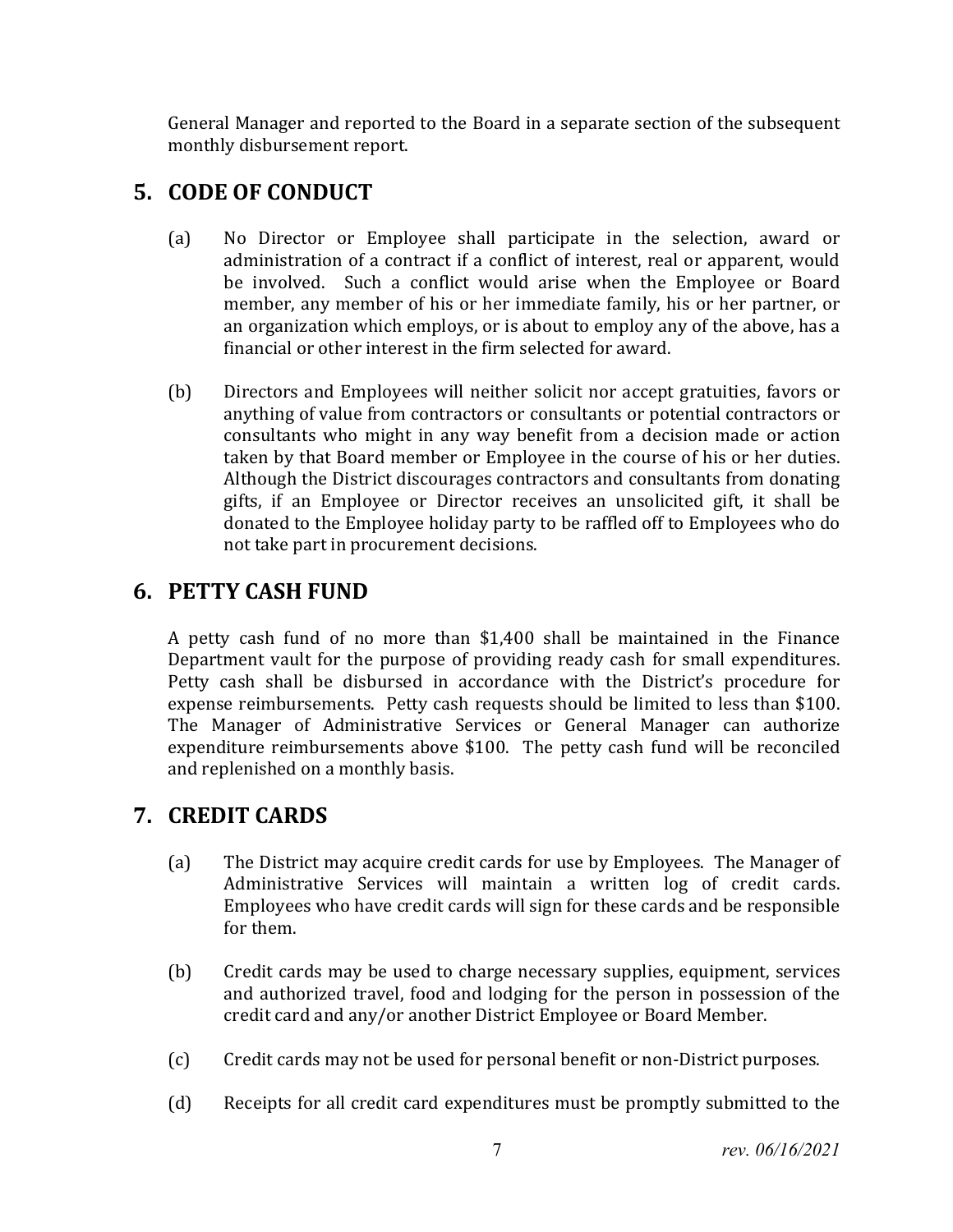Finance Department monthly with the credit card statement, including any documentation stating the purpose of the expenditure.

(e) The following table sets for the maximum limits on credits cards assigned to specific Employees and that may only be used by the designated Employee. Issuance of credit cards is subject to the approval of the General Manager on a case-by-case basis. All of these are general purpose cards such as VISA or American Express:

| <b>Employee</b>                                    | <b>Maximum</b> |
|----------------------------------------------------|----------------|
|                                                    | Limit          |
| General Manager, All Managers and General Services | \$10,000       |
| Supervisor                                         |                |
| IT Coordinator                                     | \$5,000        |

(f) The following table sets forth the limits on credit cards for general use by Employees. Issuance of credit cards is subject to the approval of the General Manager on a case-by-case basis. These cards may only be used with the approval of the "Responsible Employee" as designated below and that Responsible Employee is also responsible for collecting receipts.

| Type of credit card                                                               | Limit    | Responsible<br><b>Employee</b>        |
|-----------------------------------------------------------------------------------|----------|---------------------------------------|
| General purpose card $(s)$ for<br>travel, meetings, and<br>miscellaneous supplies | \$25,000 | Clerk of the Board                    |
| Card for a home improvement<br>store                                              | \$5,000  | <b>General Services</b><br>Supervisor |

(g) All invoices for general purpose credit cards shall be reviewed and approved by the General Manager. All invoices for credits cards from a home improvement shall be reviewed and approved by a Department Manager and must comply with the procurement guidelines established above. In addition, the General Manager's credit card shall be reviewed and approved by the Board Treasurer, or in the absence of the Board Treasurer, by the Board President. Board approvals may be obtained by email or fax.

## **8. NO COMMITMENT OF FUNDS FOR NON‐DISTRICT PURPOSES**

Neither Directors nor Employees shall obligate or commit District funds for the purchase of goods or services for personal or non-District related use, even if the Board Member or Employee reimburses the District for the incurred cost.